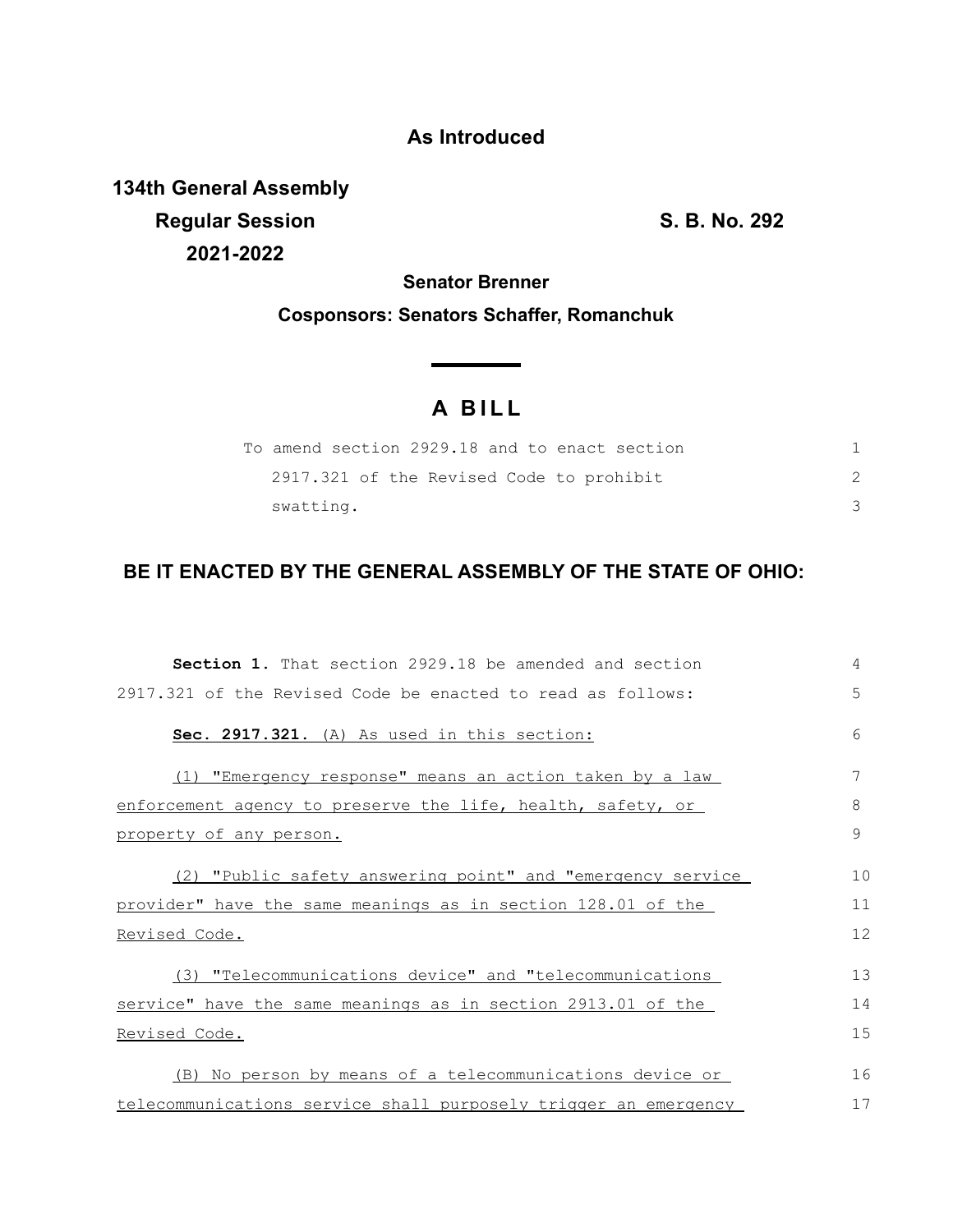| response when no emergency response is warranted by reporting or | 18 |
|------------------------------------------------------------------|----|
| causing to be reported false or misleading information to a law  | 19 |
| enforcement agency, emergency service provider, or public safety | 20 |
| answering point.                                                 |    |
| (C) This section does not apply to any person conducting         | 22 |
| an authorized emergency drill.                                   | 23 |
|                                                                  |    |
| (D) (1) Whoever violates this section is quilty of               | 24 |
| swatting.                                                        | 25 |
| (2) Except as otherwise provided in division (D) (3) of          | 26 |
| this section, swatting is a felony of the third degree.          | 27 |
| (3) If a violation of this section results in serious            | 28 |
| physical harm to any person, it is a felony of the first degree. | 29 |
| (E) Prior to the sentencing of a person who has been             | 30 |
| convicted of or pleaded quilty to a violation of this section,   | 31 |
| the court shall enter an order that directs any law enforcement  | 32 |
| agency or emergency service provider involved in the emergency   | 33 |
| response that wishes to be reimbursed for the costs incurred by  | 34 |
| the agency or provider during the emergency response, to file    | 35 |
| with the court within a specified time an itemized statement of  | 36 |
| those costs. The court may then order the offender to reimburse  | 37 |
| the agency for all or a portion of those costs under section     | 38 |
| 2929.18 of the Revised Code.                                     | 39 |
| (F) Any act that is a violation of this section and any          | 40 |
| other section of the Revised Code may be prosecuted under this   | 41 |
| section, the other section, or both sections.                    | 42 |
| Sec. 2929.18. (A) Except as otherwise provided in this           | 43 |
| division and in addition to imposing court costs pursuant to     | 44 |
| section 2947.23 of the Revised Code, the court imposing a        | 45 |
| sentence upon an offender for a felony may sentence the offender | 46 |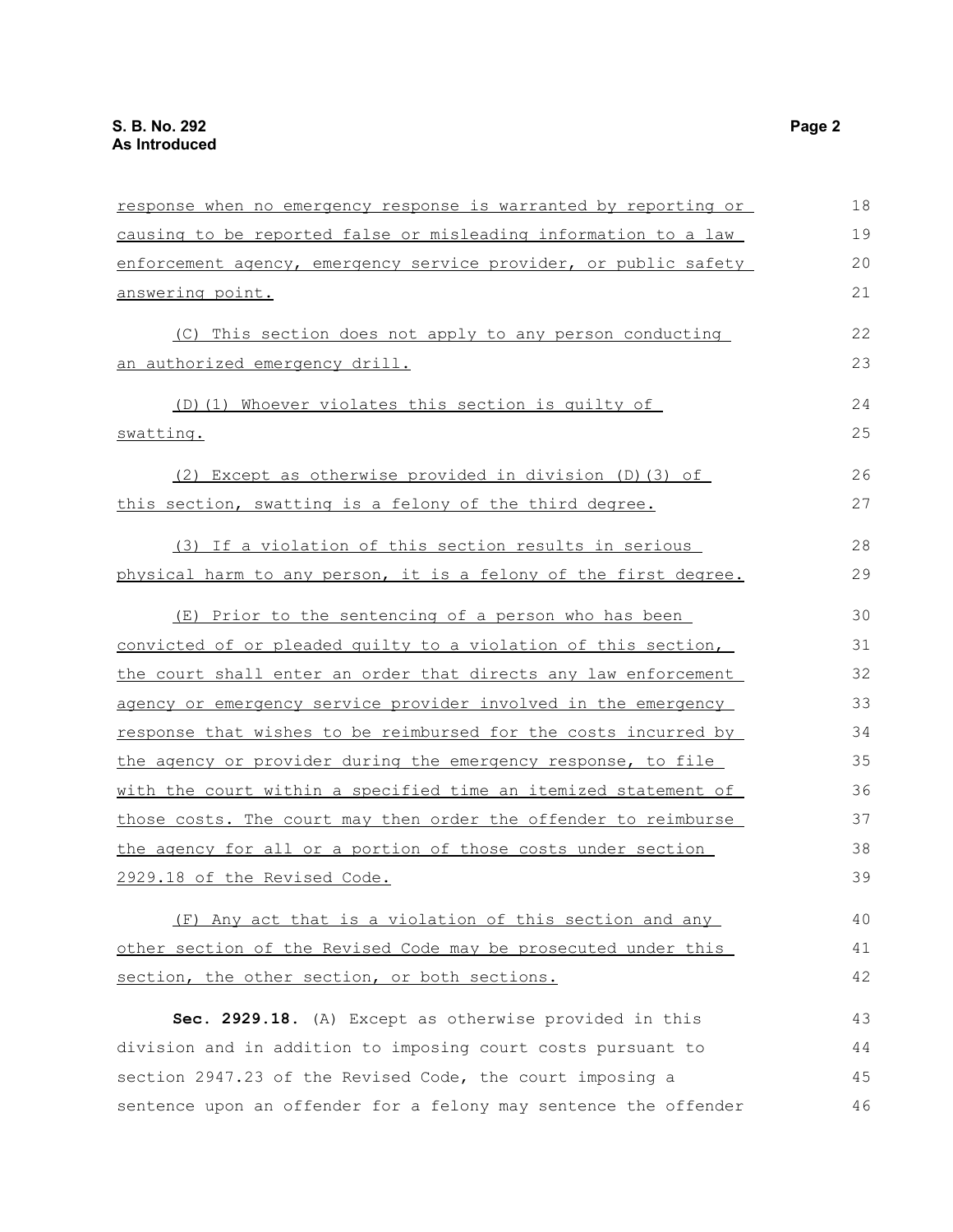### **S. B. No. 292** Page 3 **As Introduced**

to any financial sanction or combination of financial sanctions authorized under this section or, in the circumstances specified in section 2929.32 of the Revised Code, may impose upon the offender a fine in accordance with that section. Financial sanctions that may be imposed pursuant to this section include, but are not limited to, the following:

(1) Restitution by the offender to the victim of the offender's crime or any survivor of the victim, in an amount based on the victim's economic loss. If the court imposes restitution, the court shall order that the restitution be made to the victim in open court, to the adult probation department that serves the county on behalf of the victim, to the clerk of courts, or to another agency designated by the court. If the court imposes restitution, at sentencing, the court shall determine the amount of restitution to be made by the offender. If the court imposes restitution, the court may base the amount of restitution it orders on an amount recommended by the victim, the offender, a presentence investigation report, estimates or receipts indicating the cost of repairing or replacing property, and other information, provided that the amount the court orders as restitution shall not exceed the amount of the economic loss suffered by the victim as a direct and proximate result of the commission of the offense. If the court imposes restitution for the cost of accounting or auditing done to determine the extent of economic loss, the court may order restitution for any amount of the victim's costs of accounting or auditing provided that the amount of restitution is reasonable and does not exceed the value of property or services stolen or damaged as a result of the offense. If the court decides to impose restitution, the court shall hold a hearing on restitution if the offender, victim, or survivor disputes the amount. All restitution 53 54 55 56 57 58 59 60 61 62 63 64 65 66 67 68 69 70 71 72 73 74 75 76 77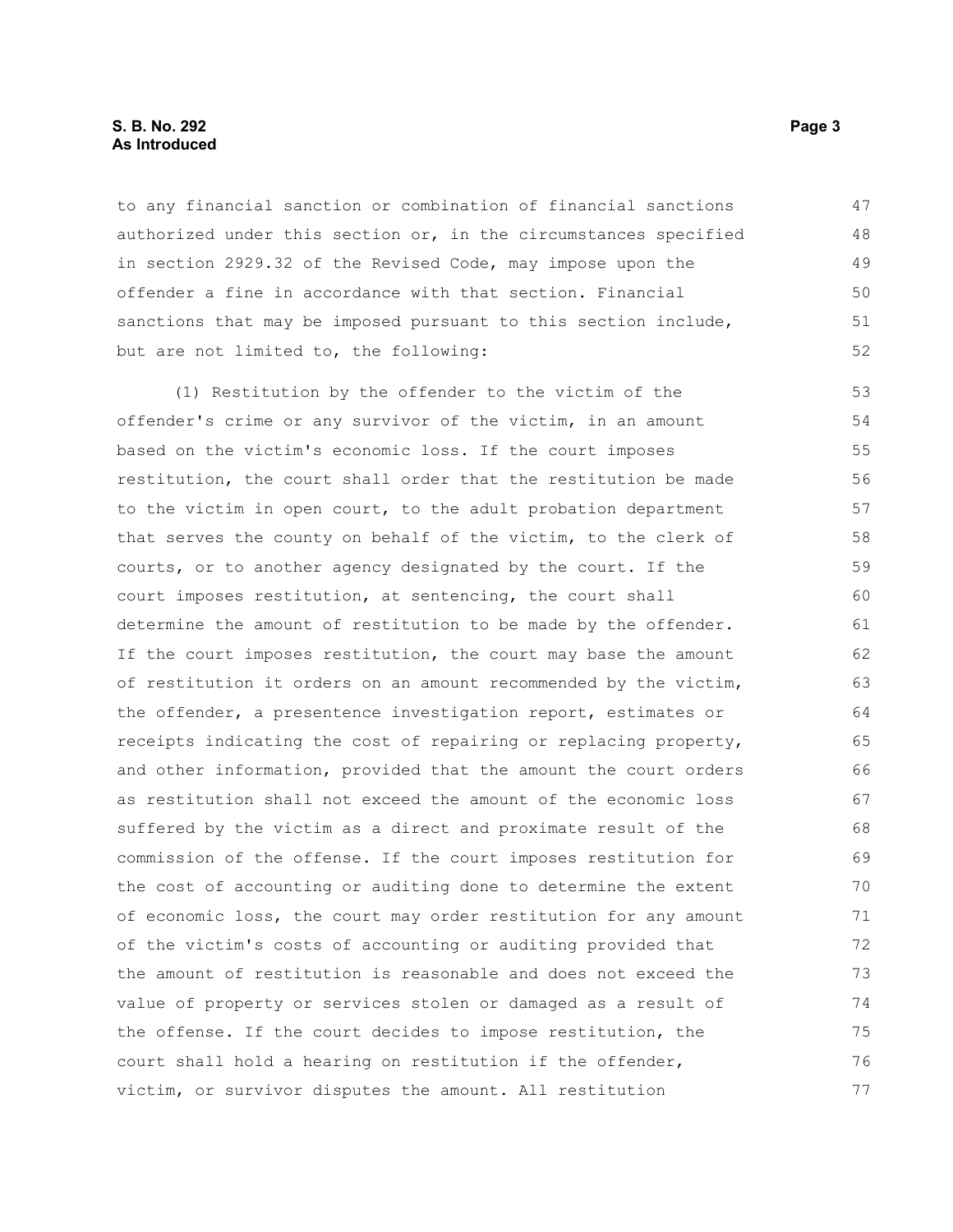payments shall be credited against any recovery of economic loss in a civil action brought by the victim or any survivor of the victim against the offender. 78 79 80

If the court imposes restitution, the court may order that the offender pay a surcharge of not more than five per cent of the amount of the restitution otherwise ordered to the entity responsible for collecting and processing restitution payments.

The victim or survivor may request that the prosecutor in the case file a motion, or the offender may file a motion, for modification of the payment terms of any restitution ordered. If the court grants the motion, it may modify the payment terms as it determines appropriate.

(2) Except as provided in division  $(B)$   $(1)$ ,  $(3)$ , or  $(4)$  of this section, a fine payable by the offender to the state, to a political subdivision, or as described in division (B)(2) of this section to one or more law enforcement agencies, with the amount of the fine based on a standard percentage of the offender's daily income over a period of time determined by the court and based upon the seriousness of the offense. A fine ordered under this division shall not exceed the maximum conventional fine amount authorized for the level of the offense under division (A)(3) of this section. 90 91 92 93 94 95 96 97 98 99

(3) Except as provided in division  $(B)(1)$ ,  $(3)$ , or  $(4)$  of this section, a fine payable by the offender to the state, to a political subdivision when appropriate for a felony, or as described in division (B)(2) of this section to one or more law enforcement agencies, in the following amount: 100 101 102 103 104

(a) For a felony of the first degree, not more than twenty thousand dollars; 105 106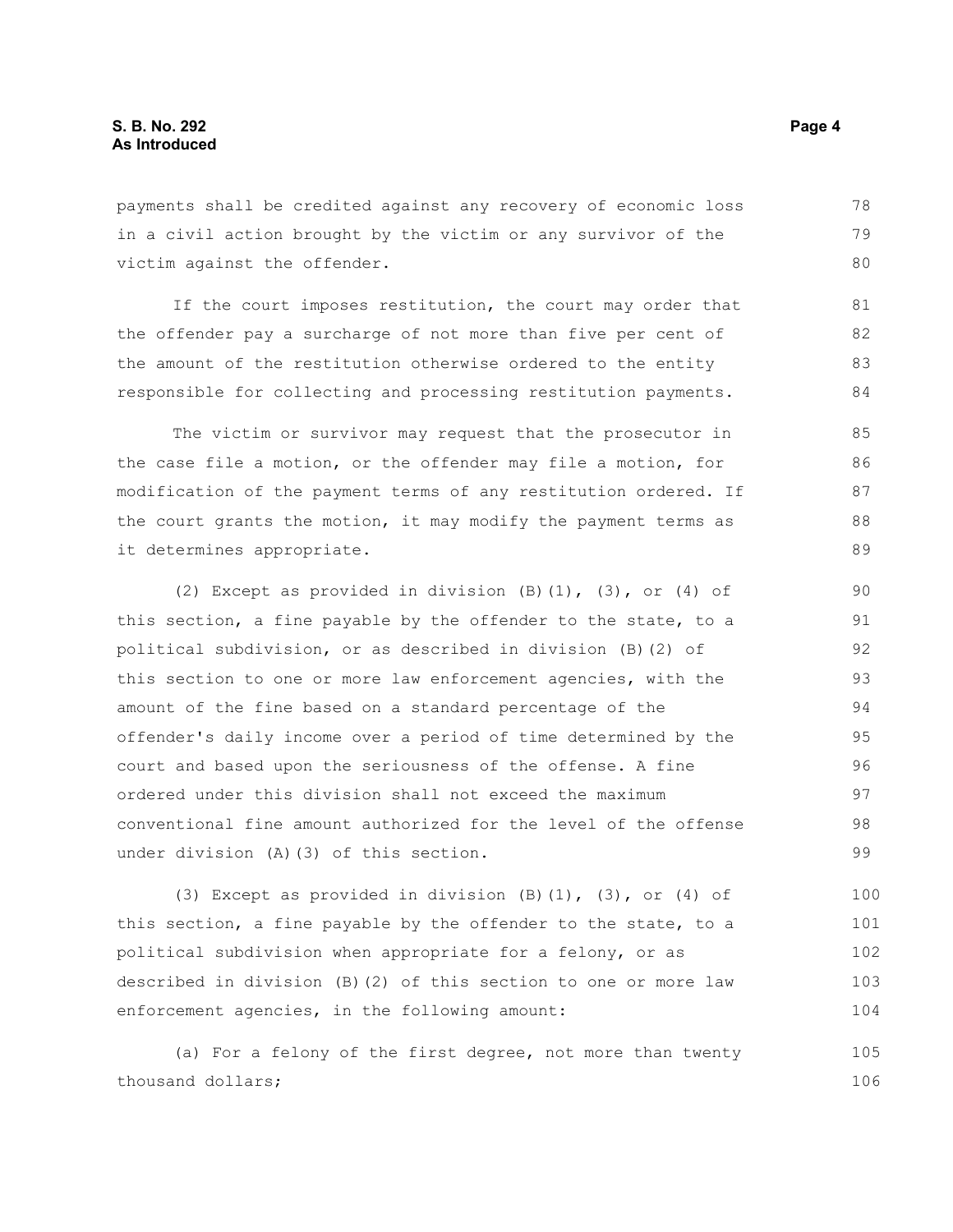| (b) For a felony of the second degree, not more than             | 107        |
|------------------------------------------------------------------|------------|
| fifteen thousand dollars;                                        | 108        |
| (c) For a felony of the third degree, not more than ten          | 109        |
| thousand dollars;                                                | 110        |
| (d) For a felony of the fourth degree, not more than five        | 111        |
| thousand dollars;                                                | 112        |
| (e) For a felony of the fifth degree, not more than two          | 113        |
| thousand five hundred dollars.                                   | 114        |
| (4) A state fine or costs as defined in section 2949.111         | 115        |
| of the Revised Code.                                             | 116        |
| (5) (a) Reimbursement by the offender of any or all of the       | 117        |
| costs of sanctions incurred by the government, including the     | 118        |
| following:                                                       | 119        |
|                                                                  |            |
| (i) All or part of the costs of implementing any community       | 120<br>121 |
| control sanction, including a supervision fee under section      |            |
| 2951.021 of the Revised Code;                                    | 122        |
| (ii) All or part of the costs of confinement under a             | 123        |
| sanction imposed pursuant to section 2929.14, 2929.142, or       | 124        |
| 2929.16 of the Revised Code, provided that the amount of         | 125        |
| reimbursement ordered under this division shall not exceed the   | 126        |
| total amount of reimbursement the offender is able to pay as     | 127        |
| determined at a hearing and shall not exceed the actual cost of  | 128        |
| the confinement;                                                 | 129        |
| (iii) All or part of the cost of purchasing and using an         | 130        |
| immobilizing or disabling device, including a certified ignition | 131        |
| interlock device, or a remote alcohol monitoring device that a   | 132        |
| court orders an offender to use under section 4510.13 of the     | 133        |
| Revised Code.                                                    | 134        |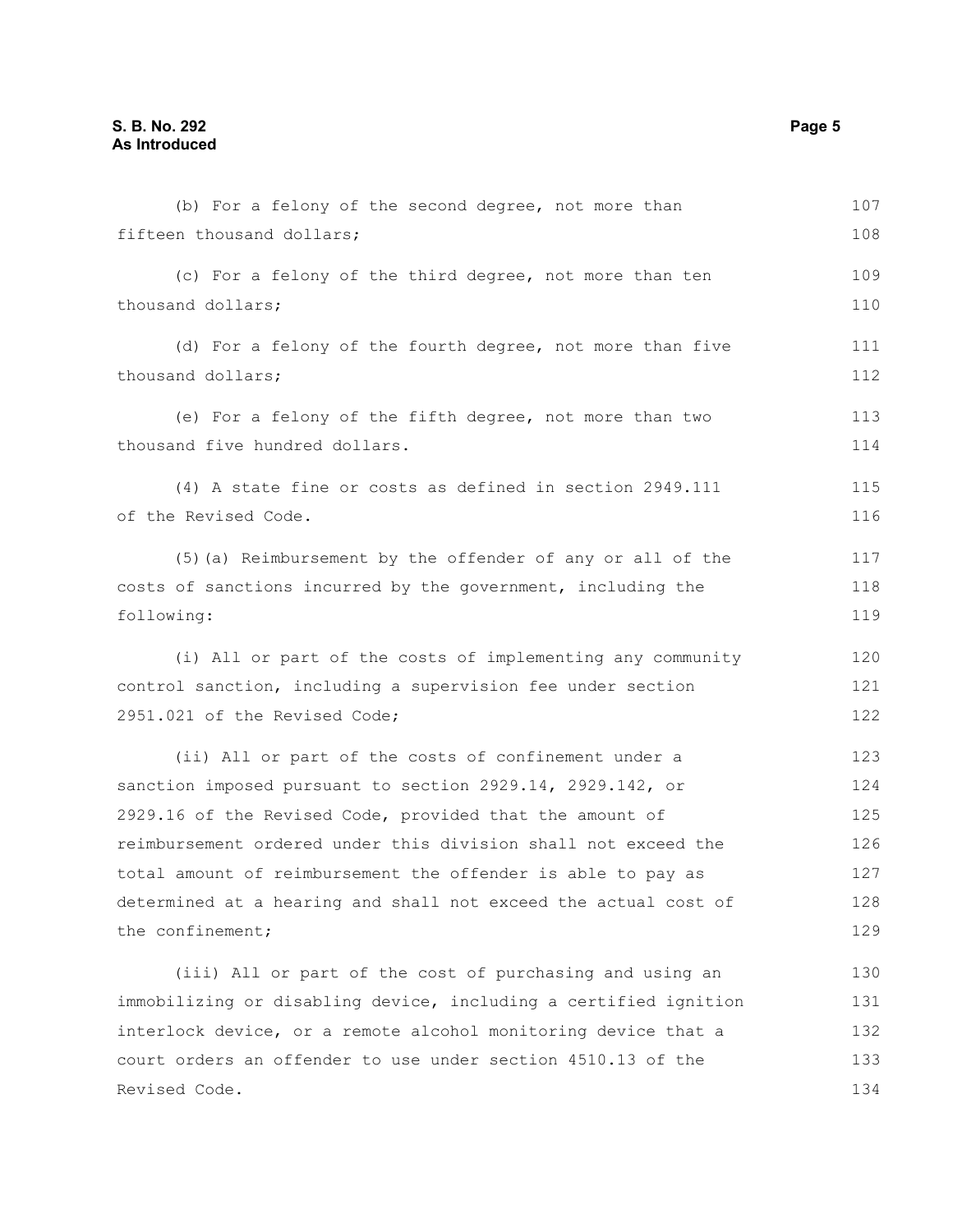## **S. B. No. 292** Page 6 **As Introduced**

| (b) If the offender is sentenced to a sanction of                 | 135 |
|-------------------------------------------------------------------|-----|
| confinement pursuant to section 2929.14 or 2929.16 of the         | 136 |
| Revised Code that is to be served in a facility operated by a     | 137 |
| board of county commissioners, a legislative authority of a       | 138 |
| municipal corporation, or another local governmental entity, if,  | 139 |
| pursuant to section 307.93, 341.14, 341.19, 341.23, 753.02,       | 140 |
| 753.04, 753.16, 2301.56, or 2947.19 of the Revised Code and       | 141 |
| section 2929.37 of the Revised Code, the board, legislative       | 142 |
| authority, or other local governmental entity requires prisoners  | 143 |
| to reimburse the county, municipal corporation, or other entity   | 144 |
| for its expenses incurred by reason of the prisoner's             | 145 |
| confinement, and if the court does not impose a financial         | 146 |
| sanction under division $(A)$ $(5)$ $(a)$ $(ii)$ of this section, | 147 |
| confinement costs may be assessed pursuant to section 2929.37 of  | 148 |
| the Revised Code. In addition, the offender may be required to    | 149 |
| pay the fees specified in section 2929.38 of the Revised Code in  | 150 |
| accordance with that section.                                     | 151 |
| (c) Reimbursement by the offender for costs pursuant to           | 152 |
| section 2929.71 of the Revised Code;                              | 153 |
|                                                                   |     |
| (d) Reimbursement by the offender for costs pursuant to           | 154 |
| section 2917.321 of the Revised Code.                             | 155 |
| (B) (1) For a first, second, or third degree felony               | 156 |
| violation of any provision of Chapter 2925., 3719., or 4729. of   | 157 |
| the Revised Code, the sentencing court shall impose upon the      | 158 |
| offender a mandatory fine of at least one-half of, but not more   | 159 |
| than, the maximum statutory fine amount authorized for the level  | 160 |
| of the offense pursuant to division (A) (3) of this section. If   | 161 |
| an offender alleges in an affidavit filed with the court prior    | 162 |
| to sentencing that the offender is indigent and unable to pay     | 163 |
| the mandatory fine and if the court determines the offender is    | 164 |
|                                                                   |     |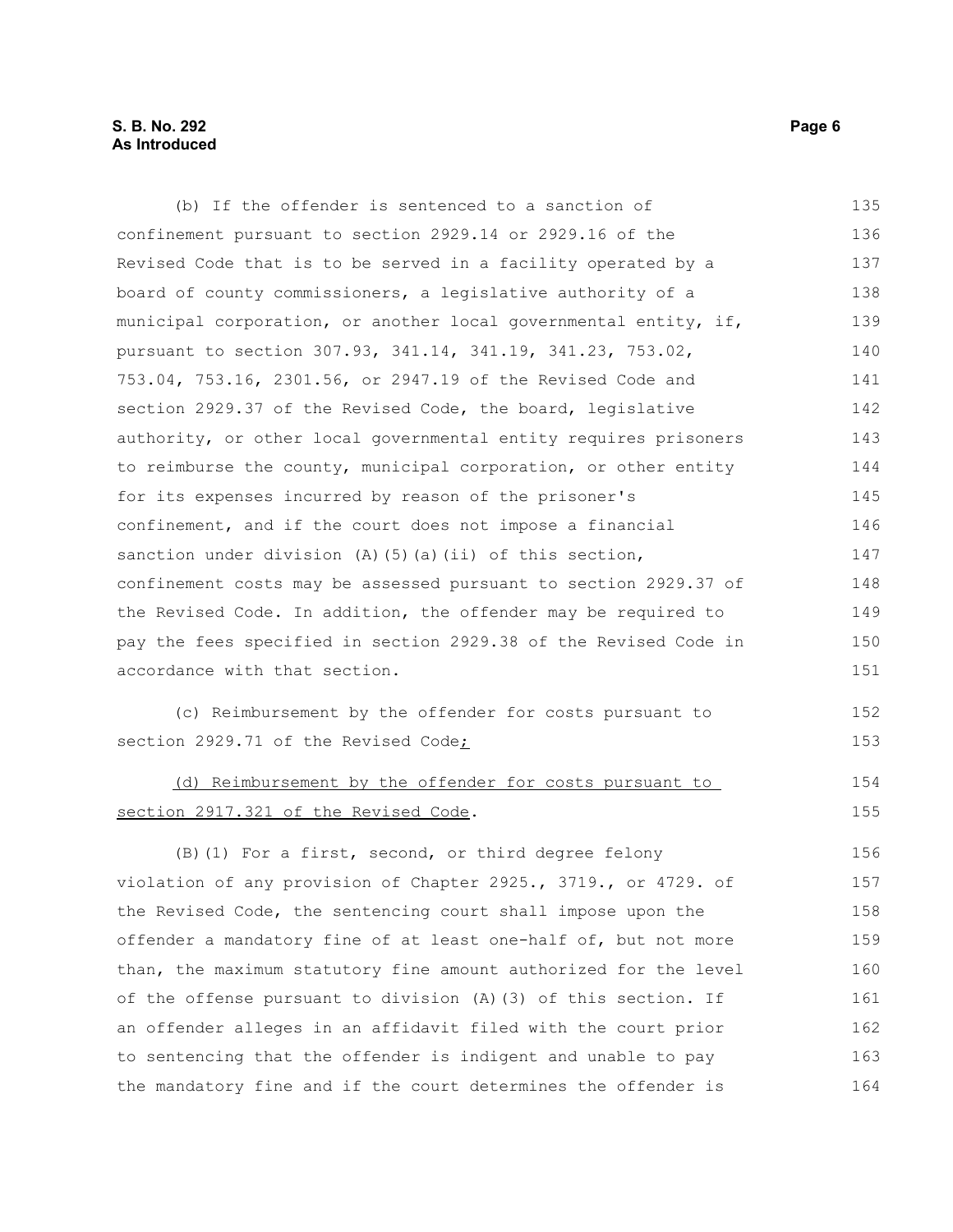an indigent person and is unable to pay the mandatory fine described in this division, the court shall not impose the mandatory fine upon the offender. 165 166 167

(2) Any mandatory fine imposed upon an offender under division (B)(1) of this section and any fine imposed upon an offender under division (A)(2) or (3) of this section for any fourth or fifth degree felony violation of any provision of Chapter 2925., 3719., or 4729. of the Revised Code shall be paid to law enforcement agencies pursuant to division (F) of section 2925.03 of the Revised Code. 168 169 170 171 172 173 174

(3) For a fourth degree felony OVI offense and for a third degree felony OVI offense, the sentencing court shall impose upon the offender a mandatory fine in the amount specified in division (G)(1)(d) or (e) of section 4511.19 of the Revised Code, whichever is applicable. The mandatory fine so imposed shall be disbursed as provided in the division pursuant to which it is imposed.

(4) Notwithstanding any fine otherwise authorized or required to be imposed under division  $(A)(2)$  or  $(3)$  or  $(B)(1)$  of this section or section 2929.31 of the Revised Code for a violation of section 2925.03 of the Revised Code, in addition to any penalty or sanction imposed for that offense under section 2925.03 or sections 2929.11 to 2929.18 of the Revised Code and in addition to the forfeiture of property in connection with the offense as prescribed in Chapter 2981. of the Revised Code, the court that sentences an offender for a violation of section 2925.03 of the Revised Code may impose upon the offender a fine in addition to any fine imposed under division (A)(2) or (3) of this section and in addition to any mandatory fine imposed under division (B)(1) of this section. The fine imposed under division 182 183 184 185 186 187 188 189 190 191 192 193 194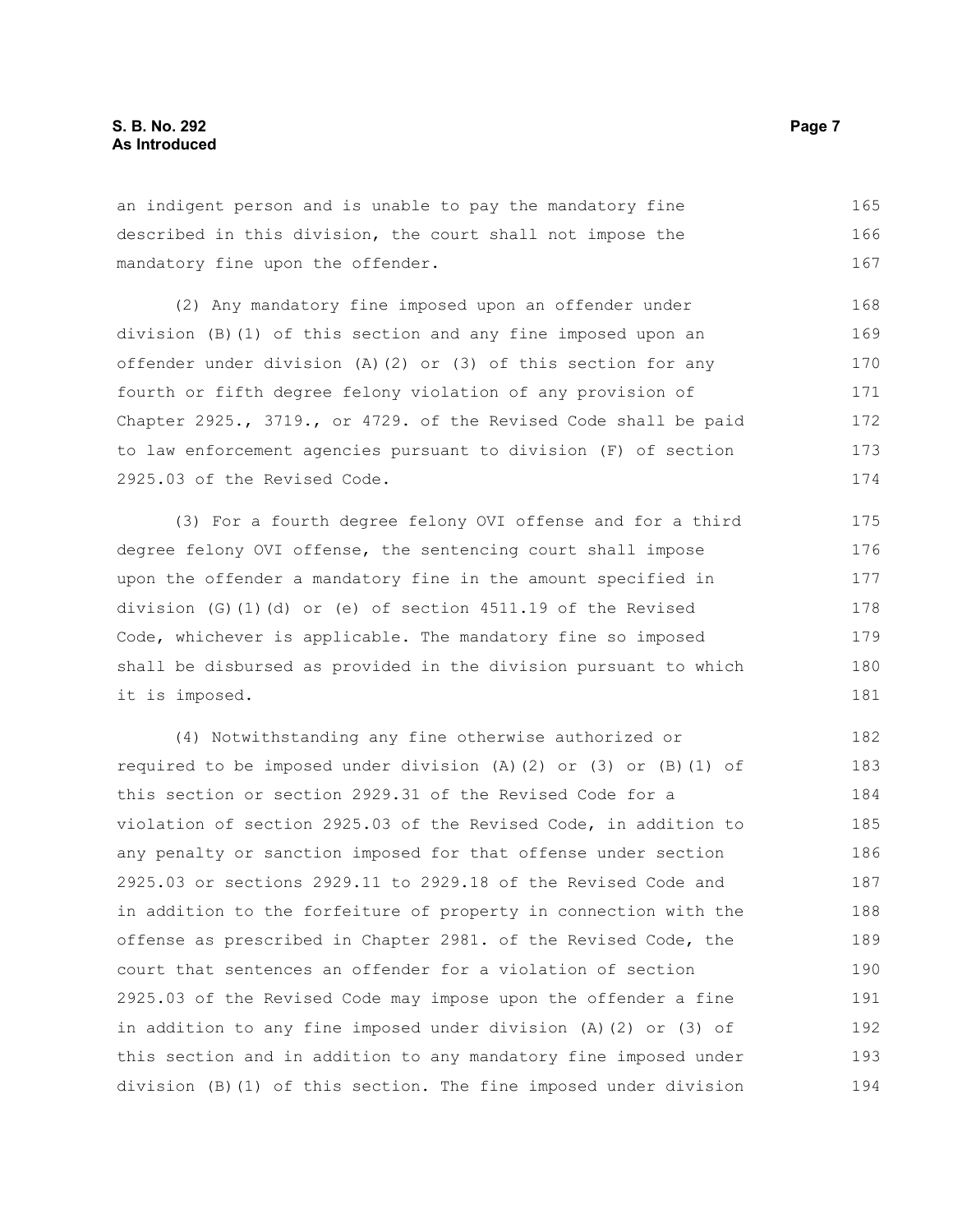(B)(4) of this section shall be used as provided in division (H) of section 2925.03 of the Revised Code. A fine imposed under division (B)(4) of this section shall not exceed whichever of the following is applicable: 195 196 197 198

(a) The total value of any personal or real property in which the offender has an interest and that was used in the course of, intended for use in the course of, derived from, or realized through conduct in violation of section 2925.03 of the Revised Code, including any property that constitutes proceeds derived from that offense;

(b) If the offender has no interest in any property of the type described in division (B)(4)(a) of this section or if it is not possible to ascertain whether the offender has an interest in any property of that type in which the offender may have an interest, the amount of the mandatory fine for the offense imposed under division (B)(1) of this section or, if no mandatory fine is imposed under division (B)(1) of this section, the amount of the fine authorized for the level of the offense imposed under division (A)(3) of this section.

(5) Prior to imposing a fine under division (B)(4) of this section, the court shall determine whether the offender has an interest in any property of the type described in division (B) (4)(a) of this section. Except as provided in division (B)(6) or (7) of this section, a fine that is authorized and imposed under division (B)(4) of this section does not limit or affect the imposition of the penalties and sanctions for a violation of section 2925.03 of the Revised Code prescribed under those sections or sections 2929.11 to 2929.18 of the Revised Code and does not limit or affect a forfeiture of property in connection with the offense as prescribed in Chapter 2981. of the Revised 214 215 216 217 218 219 220 221 222 223 224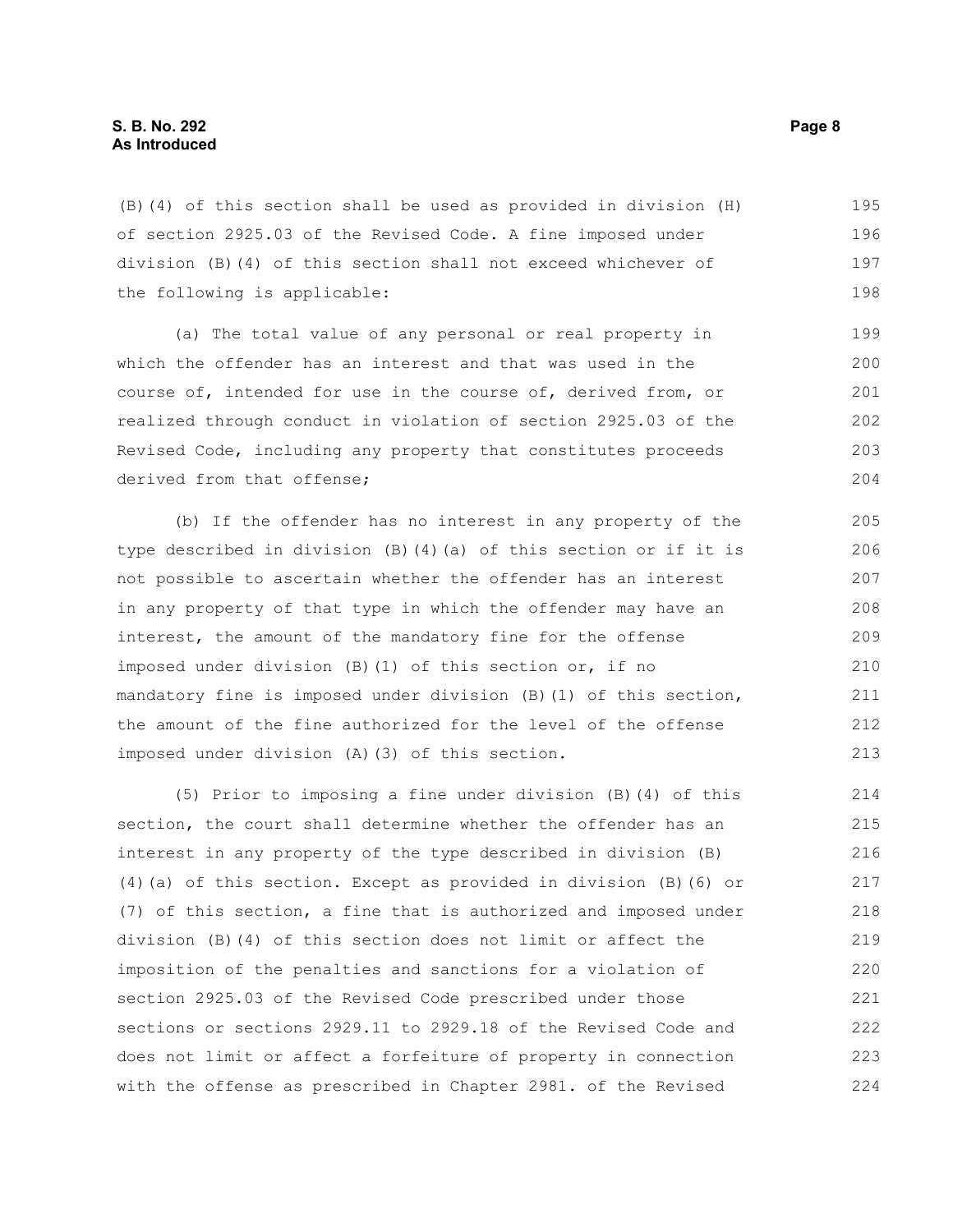Code.

(6) If the sum total of a mandatory fine amount imposed for a first, second, or third degree felony violation of section 2925.03 of the Revised Code under division (B)(1) of this section plus the amount of any fine imposed under division (B) (4) of this section does not exceed the maximum statutory fine amount authorized for the level of the offense under division (A)(3) of this section or section 2929.31 of the Revised Code, the court may impose a fine for the offense in addition to the mandatory fine and the fine imposed under division (B)(4) of this section. The sum total of the amounts of the mandatory fine, the fine imposed under division (B)(4) of this section, and the additional fine imposed under division (B)(6) of this section shall not exceed the maximum statutory fine amount authorized for the level of the offense under division (A)(3) of this section or section 2929.31 of the Revised Code. The clerk of the court shall pay any fine that is imposed under division (B)(6) of this section to the county, township, municipal corporation, park district as created pursuant to section 511.18 or 1545.04 of the Revised Code, or state law enforcement agencies in this state that primarily were responsible for or involved in making the arrest of, and in prosecuting, the offender pursuant to division (F) of section 2925.03 of the Revised Code. 226 227 228 229 230 231 232 233 234 235 236 237 238 239 240 241 242 243 244 245 246 247 248

(7) If the sum total of the amount of a mandatory fine imposed for a first, second, or third degree felony violation of section 2925.03 of the Revised Code plus the amount of any fine imposed under division (B)(4) of this section exceeds the maximum statutory fine amount authorized for the level of the offense under division (A)(3) of this section or section 2929.31 of the Revised Code, the court shall not impose a fine under 249 250 251 252 253 254 255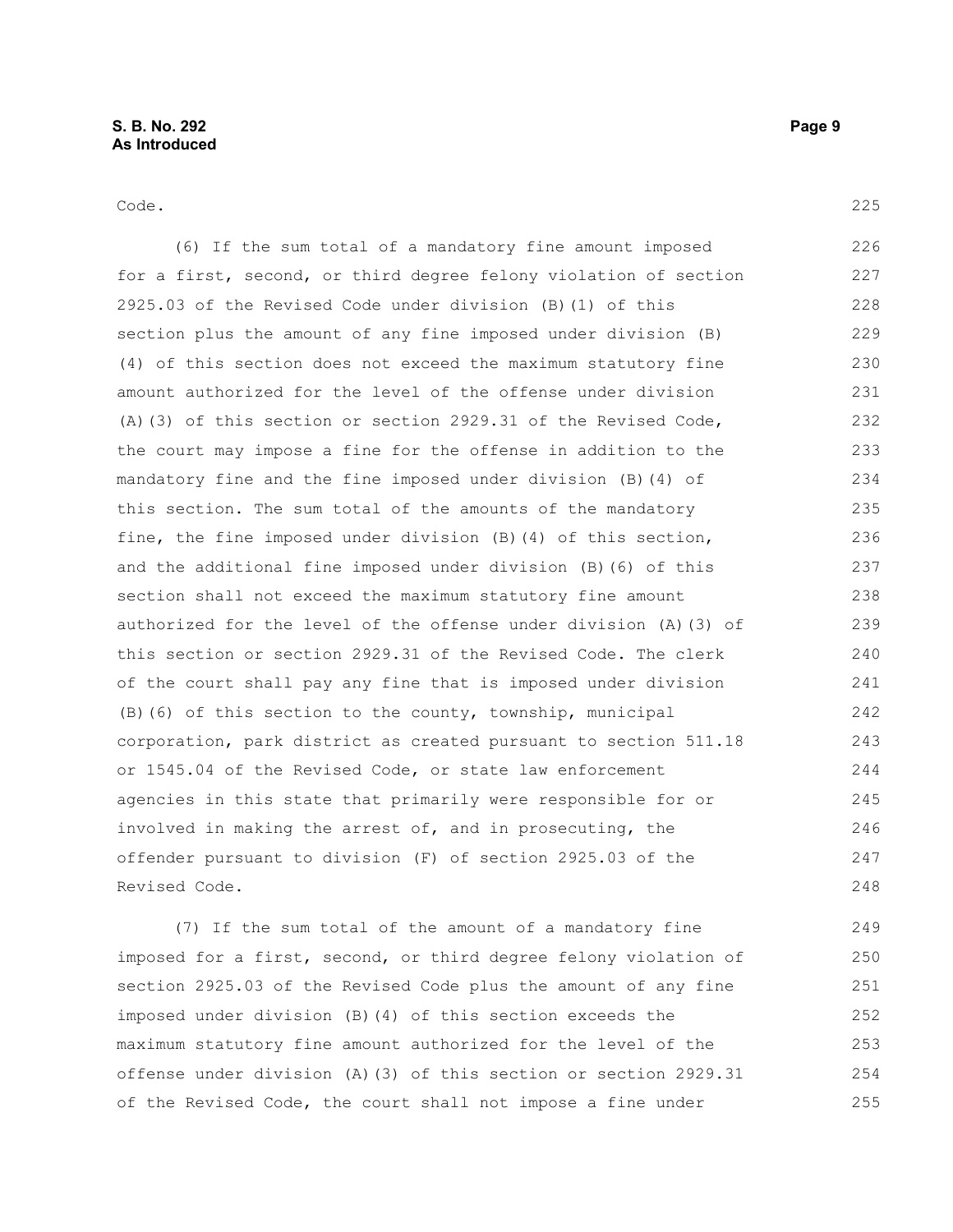division (B)(6) of this section.

(8)(a) If an offender who is convicted of or pleads guilty to a violation of section 2905.01, 2905.02, 2907.21, 2907.22, or 2923.32, division (A)(1) or (2) of section 2907.323 involving a minor, or division  $(B)$   $(1)$ ,  $(2)$ ,  $(3)$ ,  $(4)$ , or  $(5)$  of section 2919.22 of the Revised Code also is convicted of or pleads guilty to a specification of the type described in section 2941.1422 of the Revised Code that charges that the offender knowingly committed the offense in furtherance of human trafficking, the sentencing court shall sentence the offender to a financial sanction of restitution by the offender to the victim or any survivor of the victim, with the restitution including the costs of housing, counseling, and medical and legal assistance incurred by the victim as a direct result of the offense and the greater of the following: 257 258 259 260 261 262 263 264 265 266 267 268 269 270

(i) The gross income or value to the offender of the victim's labor or services;

(ii) The value of the victim's labor as guaranteed under the minimum wage and overtime provisions of the "Federal Fair Labor Standards Act of 1938," 52 Stat. 1060, 20 U.S.C. 207, and state labor laws.

(b) If a court imposing sentence upon an offender for a felony is required to impose upon the offender a financial sanction of restitution under division (B)(8)(a) of this section, in addition to that financial sanction of restitution, the court may sentence the offender to any other financial sanction or combination of financial sanctions authorized under this section, including a restitution sanction under division (A)(1) of this section. 277 278 279 280 281 282 283 284

256

271 272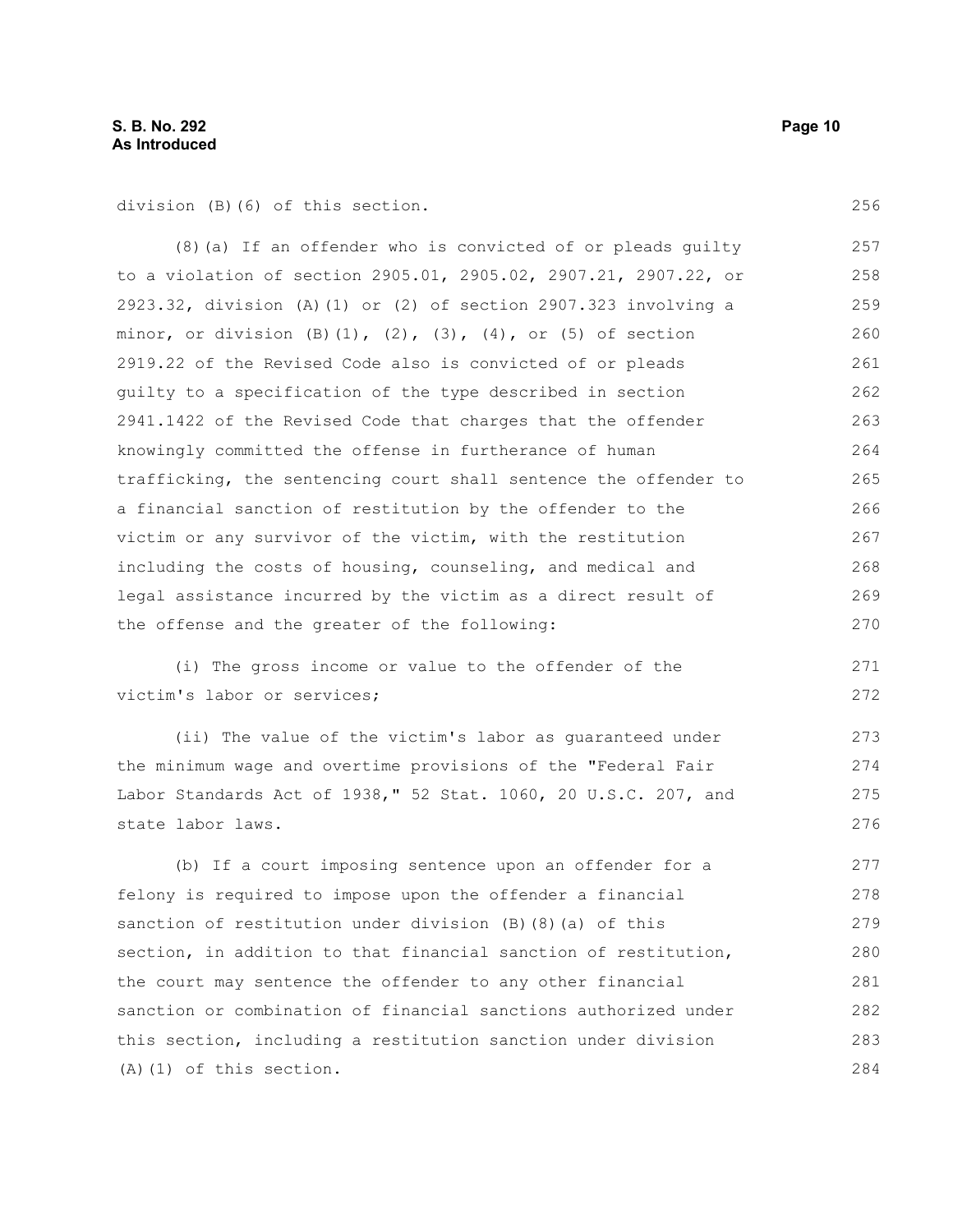## **S. B. No. 292 Page 11 As Introduced**

(9) In addition to any other fine that is or may be imposed under this section, the court imposing sentence upon an offender for a felony that is a sexually oriented offense or a child-victim oriented offense, as those terms are defined in section 2950.01 of the Revised Code, may impose a fine of not less than fifty nor more than five hundred dollars. 285 286 287 288 289 290

(10) For a felony violation of division (A) of section 2921.321 of the Revised Code that results in the death of the police dog or horse that is the subject of the violation, the sentencing court shall impose upon the offender a mandatory fine from the range of fines provided under division (A)(3) of this section for a felony of the third degree. A mandatory fine imposed upon an offender under division (B)(10) of this section shall be paid to the law enforcement agency that was served by the police dog or horse that was killed in the felony violation of division (A) of section 2921.321 of the Revised Code to be used as provided in division (E)(1)(b) of that section. 291 292 293 294 295 296 297 298 299 300 301

(11) In addition to any other fine that is or may be imposed under this section, the court imposing sentence upon an offender for any of the following offenses that is a felony may impose a fine of not less than seventy nor more than five hundred dollars, which shall be transmitted to the treasurer of state to be credited to the address confidentiality program fund created by section 111.48 of the Revised Code: 302 303 304 305 306 307 308

- (a) Domestic violence; (b) Menacing by stalking; (c) Rape; (d) Sexual battery; 309 310 311 312
- (e) Trafficking in persons; 313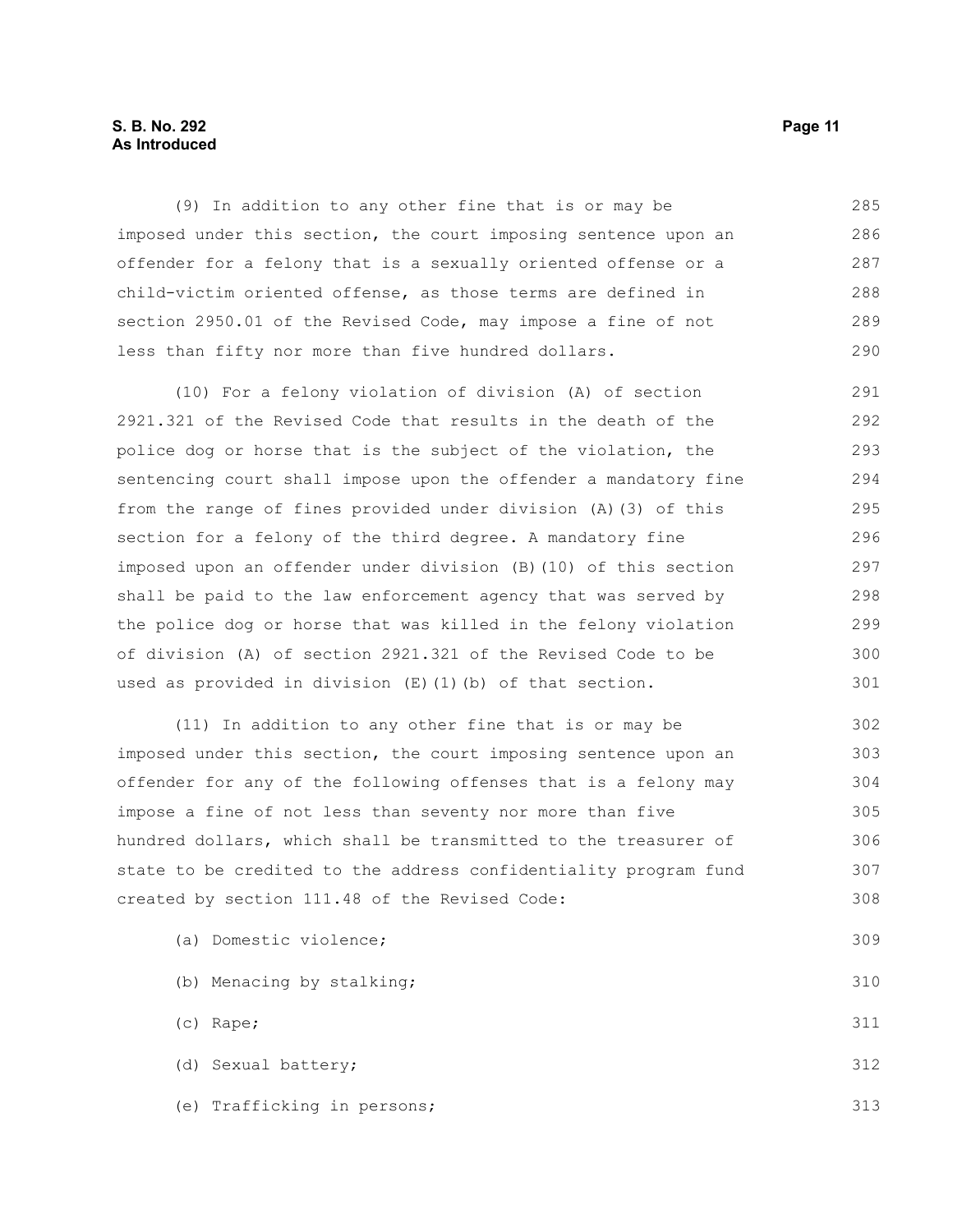## **S. B. No. 292 Page 12 As Introduced**

(f) A violation of section 2905.01, 2905.02, 2907.21, 2907.22, or 2923.32, division (A)(1) or (2) of section 2907.323 involving a minor, or division  $(B)$   $(1)$ ,  $(2)$ ,  $(3)$ ,  $(4)$ , or  $(5)$  of section 2919.22 of the Revised Code, if the offender also is convicted of a specification of the type described in section 2941.1422 of the Revised Code that charges that the offender knowingly committed the offense in furtherance of human trafficking. 314 315 316 317 318 319 320 321

(C)(1) Except as provided in section 2951.021 of the Revised Code, the offender shall pay reimbursements imposed upon the offender pursuant to division (A)(5)(a) of this section to pay the costs incurred by a county pursuant to any sanction imposed under this section or section 2929.16 or 2929.17 of the Revised Code or in operating a facility used to confine offenders pursuant to a sanction imposed under section 2929.16 of the Revised Code to the county treasurer. The county treasurer shall deposit the reimbursements in the sanction cost reimbursement fund that each board of county commissioners shall create in its county treasury. The county shall use the amounts deposited in the fund to pay the costs incurred by the county pursuant to any sanction imposed under this section or section 2929.16 or 2929.17 of the Revised Code or in operating a facility used to confine offenders pursuant to a sanction imposed under section 2929.16 of the Revised Code. 322 323 324 325 326 327 328 329 330 331 332 333 334 335 336 337

(2) Except as provided in section 2951.021 of the Revised Code, the offender shall pay reimbursements imposed upon the offender pursuant to division (A)(5)(a) of this section to pay the costs incurred by a municipal corporation pursuant to any sanction imposed under this section or section 2929.16 or 2929.17 of the Revised Code or in operating a facility used to confine offenders pursuant to a sanction imposed under section 338 339 340 341 342 343 344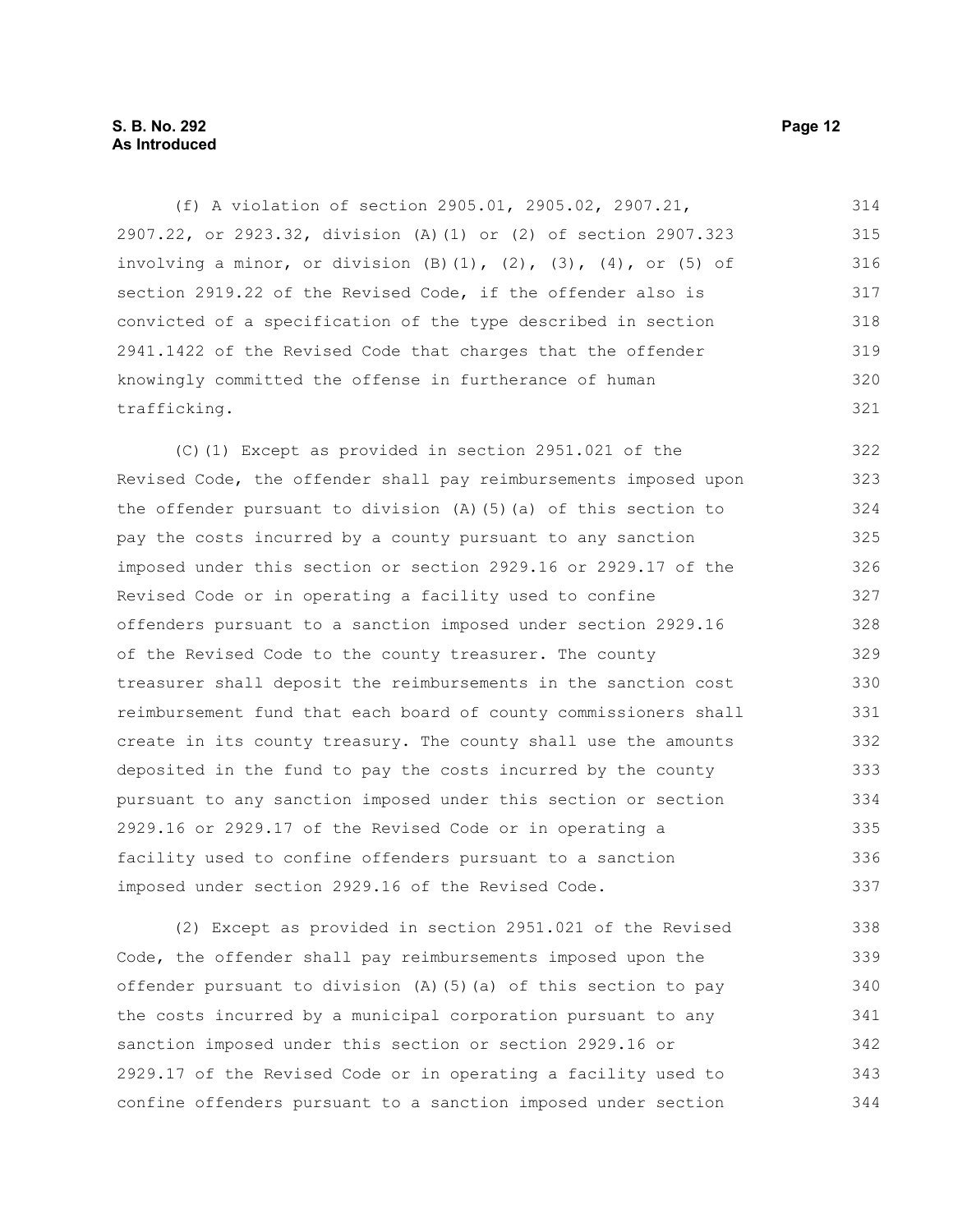2929.16 of the Revised Code to the treasurer of the municipal corporation. The treasurer shall deposit the reimbursements in a special fund that shall be established in the treasury of each municipal corporation. The municipal corporation shall use the amounts deposited in the fund to pay the costs incurred by the municipal corporation pursuant to any sanction imposed under this section or section 2929.16 or 2929.17 of the Revised Code or in operating a facility used to confine offenders pursuant to a sanction imposed under section 2929.16 of the Revised Code. 345 346 347 348 349 350 351 352 353

(3) Except as provided in section 2951.021 of the Revised Code, the offender shall pay reimbursements imposed pursuant to division (A)(5)(a) of this section for the costs incurred by a private provider pursuant to a sanction imposed under this section or section 2929.16 or 2929.17 of the Revised Code to the provider.

(D) Except as otherwise provided in this division, a financial sanction imposed pursuant to division (A) or (B) of this section is a judgment in favor of the state or a political subdivision in which the court that imposed the financial sanction is located, and the offender subject to the financial sanction is the judgment debtor. A financial sanction of reimbursement imposed pursuant to division (A)(5)(a)(ii) of this section upon an offender who is incarcerated in a state facility or a municipal jail is a judgment in favor of the state or the municipal corporation, and the offender subject to the financial sanction is the judgment debtor. A financial sanction of reimbursement imposed upon an offender pursuant to this section for costs incurred by a private provider of sanctions is a judgment in favor of the private provider, and the offender subject to the financial sanction is the judgment debtor. A financial sanction of a mandatory fine imposed under division 360 361 362 363 364 365 366 367 368 369 370 371 372 373 374 375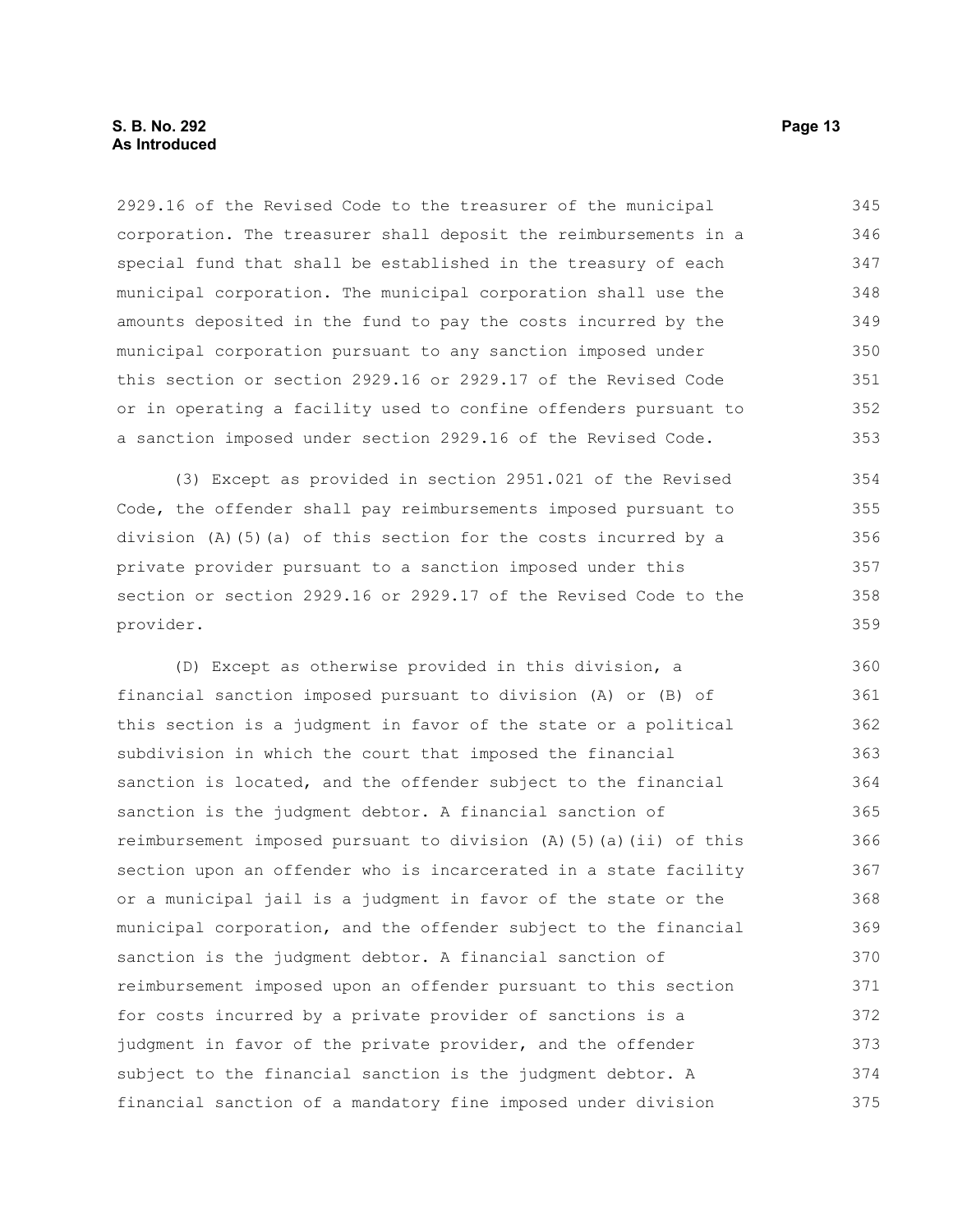### **S. B. No. 292 Page 14 As Introduced**

(B)(10) of this section that is required under that division to be paid to a law enforcement agency is a judgment in favor of the specified law enforcement agency, and the offender subject to the financial sanction is the judgment debtor. A financial sanction of restitution imposed pursuant to division (A)(1) or (B)(8) of this section is an order in favor of the victim of the offender's criminal act that can be collected through a certificate of judgment as described in division (D)(1) of this section, through execution as described in division (D)(2) of this section, or through an order as described in division (D) (3) of this section, and the offender shall be considered for purposes of the collection as the judgment debtor. Imposition of a financial sanction and execution on the judgment does not preclude any other power of the court to impose or enforce sanctions on the offender. Once the financial sanction is imposed as a judgment or order under this division, the victim, private provider, state, or political subdivision may do any of the following: 376 377 378 379 380 381 382 383 384 385 386 387 388 389 390 391 392 393

(1) Obtain from the clerk of the court in which the judgment was entered a certificate of judgment that shall be in the same manner and form as a certificate of judgment issued in a civil action; 394 395 396 397

(2) Obtain execution of the judgment or order through any available procedure, including: 398 399

(a) An execution against the property of the judgment debtor under Chapter 2329. of the Revised Code; 400 401

(b) An execution against the person of the judgment debtor under Chapter 2331. of the Revised Code; 402 403

(c) A proceeding in aid of execution under Chapter 2333. 404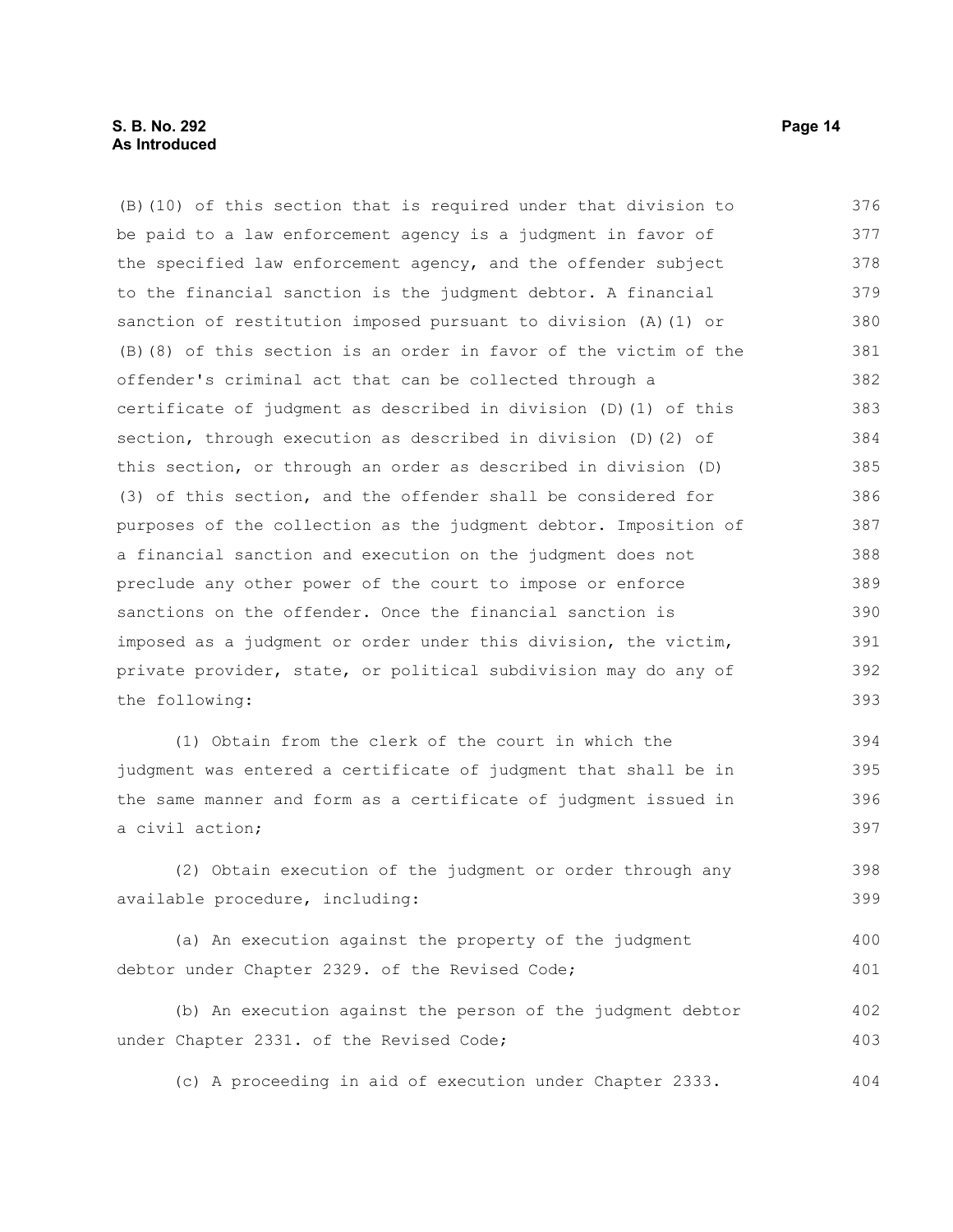Revised Code.

of the Revised Code, including: (i) A proceeding for the examination of the judgment debtor under sections 2333.09 to 2333.12 and sections 2333.15 to 2333.27 of the Revised Code; (ii) A proceeding for attachment of the person of the judgment debtor under section 2333.28 of the Revised Code; (iii) A creditor's suit under section 2333.01 of the (d) The attachment of the property of the judgment debtor under Chapter 2715. of the Revised Code; 406 407 408 409 410 411 412 413 414

(e) The garnishment of the property of the judgment debtor under Chapter 2716. of the Revised Code.

(3) Obtain an order for the assignment of wages of the judgment debtor under section 1321.33 of the Revised Code. 417 418

(E) A court that imposes a financial sanction upon an offender may hold a hearing if necessary to determine whether the offender is able to pay the sanction or is likely in the future to be able to pay it. 419 420 421 422

(F) Each court imposing a financial sanction upon an offender under this section or under section 2929.32 of the Revised Code may designate the clerk of the court or another person to collect the financial sanction. The clerk or other person authorized by law or the court to collect the financial sanction may enter into contracts with one or more public agencies or private vendors for the collection of, amounts due under the financial sanction imposed pursuant to this section or section 2929.32 of the Revised Code. Before entering into a contract for the collection of amounts due from an offender 423 424 425 426 427 428 429 430 431 432

405